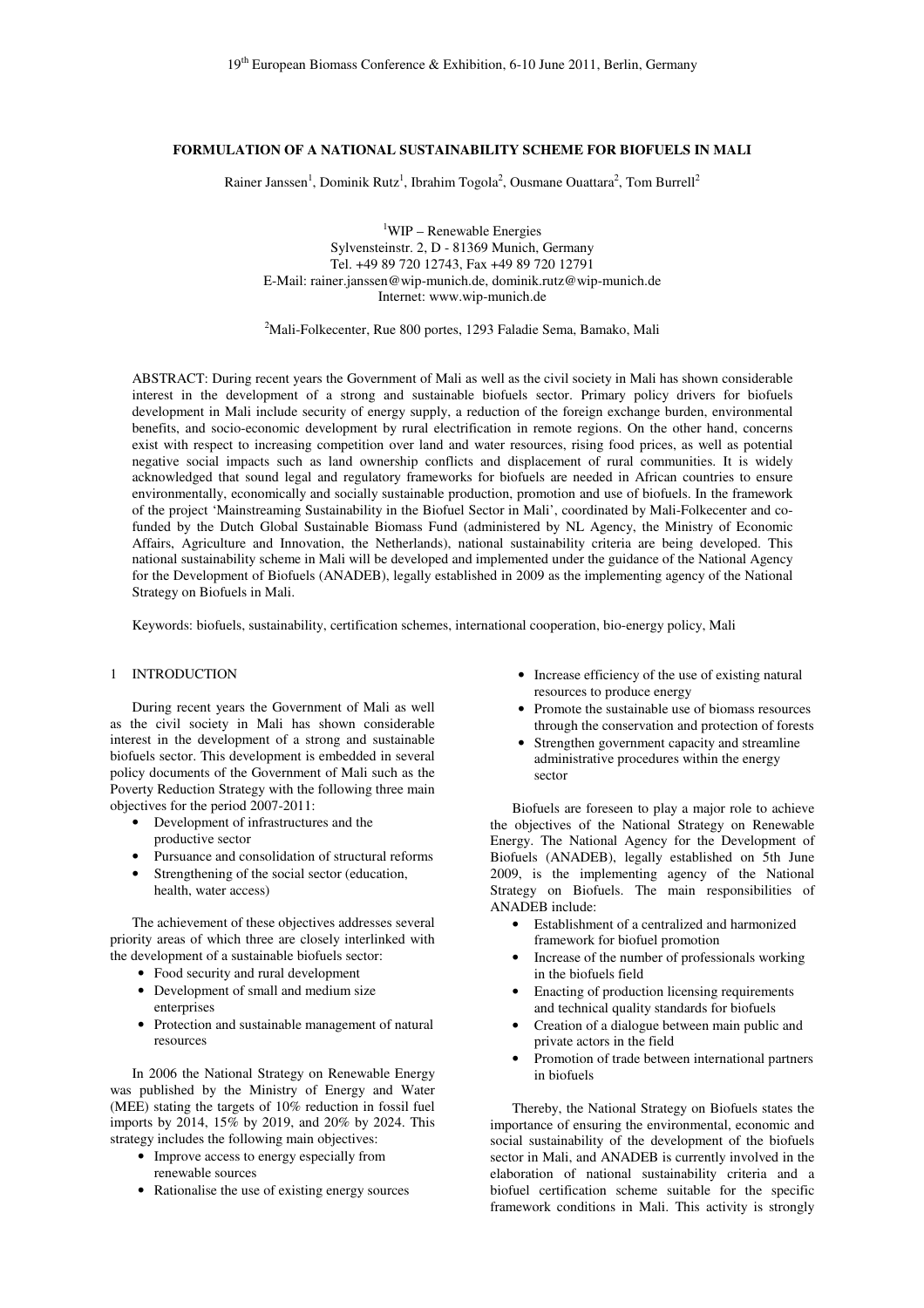supported by the project Mainstreaming Sustainability in the Biofuel Sector in Mali, which also serves to build capacity and expertise within ANADEB in the field of sustainable biofuels production. This project is coordinated by Mali-Folkecenter and co-funded by the Dutch Global Sustainable Biomass Fund (administered by NL Agency, the Ministry of Economic Affairs, Agriculture and Innovation, the Netherlands).

# 2 BIOFUEL SUSTAINABILITY CONCERNS IN MALI

The main motivations for the development of a biofuels sector in Mali, as in many other countries worldwide, are to contribute to national energy security and to address the important problem of high and increasing crude oil prices which place pressure on the country's trade balance. Further objectives are the contribution to improved energy access and the creation of employment opportunities and significant revenues especially for the rural population.

The following paragraphs underline specific framework conditions important for considerations on ensuring sustainability of the biofuels sector in Mali [1].

### *(a) Food security*

An important sustainability criterion for Mali is to avoid the conflict of agricultural production for food and biofuels. Thereby, it needs to be ensured that the development of the biofuels sector in Mali does not have any negative impact on food production. On the contrary, investments in the agricultural sector triggered by biofuels production should lead to an increase of food production.

Food production in Mali has historically been highly variable due to fluctuating rainfall, which also influences river levels and hence irrigated as well as rain-fed agriculture. This variability, combined with a low percentage of total agricultural production entering the market, causes volatile available food quantities as well as fluctuating prices for food products. It is estimated that a fourth of the households in Mali are in a chronic situation of food insecurity with cereal consumption representing around 50% of household expenses.

## *(b) Access to electricity*

In Mali only about 23% of households have access to electricity (58% in urban areas and 11% in rural areas). Biofuels may therefore significantly contribute to rural electrification through the use of straight plant oil (e.g. Jatropha oil) in modified diesel engines for the decentralised production of electricity. Several villages in Mali have already been equipped with Multifunctional Platforms based on Jatropha oil to power agricultural machinery and to provide electricity for household consumption and for the operation of productive units.

#### *(c) Employment and revenue generation*

The development of a sustainable biofuels sector in Mali needs to ensure that sufficient revenues and jobs are created for local and national stakeholders including rural communities. This criterion will generally favour the local and national use of biofuels as transport fuels (e.g. as pure biofuels or through blending of biofuels with fossil fuels) or for decentralised small-scale electricity

generation. If biofuels or raw materials for biofuels production are exported, mechanisms need to be put in place to guarantee appropriate revenue creation within Mali.

### *(d) Land tenure*

Biofuel production in Mali should not have negative consequences on land tenure. The Malian land tenure is complex and characterised by the co-existence of customary and modern land tenure laws. Customary laws are usually oral, vague, variable, unpublished, and their co-existence with modern law is often still conflictual. Land conflicts which occur on a permanent basis are exacerbated by demographic growth, high urbanisation rate, recurrent drought and poor land management practices.

#### *(e) Water availability*

Biofuel production in Mali should not have negative impact on water quality, availability and use. More than 60% of the surface area of Mali is desert or semi-desert (74.8 million ha) and the 43.7 million hectares of land suitable for agriculture and livestock production face a deficit in rainfall, droughts, and irregular water levels. Water access was identified as one of the main barriers for the production of biofuels in Mali.

#### (*f) Soil protection*

Soil erosion and degradation can result from the cultivation of energy plants as well as from the extraction of agricultural residues. Therefore, biofuel production in Mali should not lead to a degradation of soils caused for instance by inappropriate agricultural practices and fertiliser use.

The specific sustainability concerns for biofuel development in Mali highlighted above are meant to provide an initial overview and are by no means exhaustive. The development of a concise set of sustainability criteria should be based on extensive stakeholder involvement as foreseen in the framework of the project Mainstreaming Sustainability in the Biofuel Sector in Mali.

### 3 INTERNATIONAL INITIATIVES AND EXPERTISE

Since the 1990s a variety of sustainability standards have been developed for the production, processing and trade of biomass and agricultural products. More recently, sustainability schemes are introduced which specifically address the production and use of (liquid) biofuels.

Recent overviews of existing sustainability schemes are given in a variety of publications [2,3,4,5,6,7,8].

A detailed description of recent initiatives is presented in the report "Development of Sustainability Criteria for Biofuels – International Initiatives and Expertise" elaborated in the framework of the project Mainstreaming Sustainability in the Biofuel Sector in Mali [9].

Here, only a list of recent initiatives is presented which can serve as guidance for the development of national sustainability criteria suitable in the Malian context.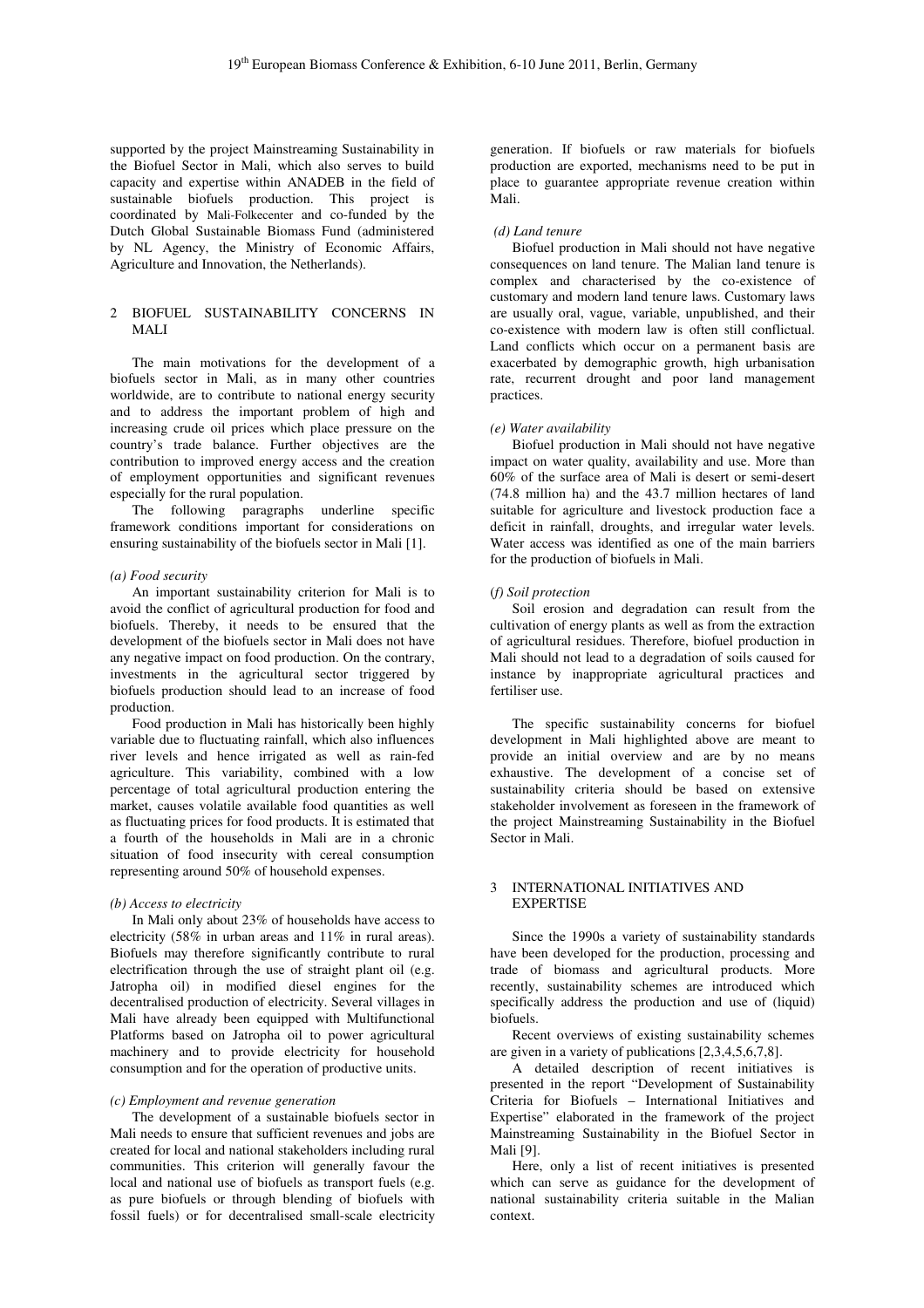- EC Renewable Energy Directive (RED) [10]
- International Sustainability and Carbon Certification System (ISCC) [11]
- Sustainability Criteria for Biomass for Energy Purposes (NTA 8080) [12]
- RSB Principles and Criteria for Sustainable Biofuels Production [13]
- RSPO Principles and Criteria for Sustainable Palm Oil Production [14]
- COMPETE Good Practice Assessment for Bioenergy Projects [15]

# 4 DEVELOPMENT OF NATIONAL SUSTAIN-ABILITY CRITERIA

 The following chapter provides recommendations for the development of national sustainability criteria and certification systems to promote sustainability in the future biofuel sector in Mali. Thereby, the development of a Malian biofuel sustainability system should proceed along the following 4 main steps which are briefly discussed in the chapters 4.1 to 4.4:

- (1) Identification of potential negative impacts Stakeholder consultation
- (2) Selection of suitable principles and criteria Stakeholder consultation
- (3) Formulation of indicators for proof of compliance
- (4) Policy measures Elaboration of certification scheme

4.1 Identification of potential negative impacts

In the framework of the project Mainstreaming Sustainability in the Biofuel Sector in Mali an intensive stakeholder consultation has been launched with the establishment of the following 4 cross-sector multistakeholder working groups on sustainability criteria for biofuels in Mali:

- Parliamentary working group
- State technical services working group
- Private sector working group
- Civil society working group

On 22-23 July 2010 a stakeholder workshop was organised in Bamako in order to discuss the Dutch biomass sustainability scheme NTA 8080 based on the sustainability criteria elaborated in 2007 by a working group under the chairmanship of Jacqueline Cramer. The 48 workshop participants formed thematic groups on social, economic, and environmental aspects and elaborated initial recommendations on the development of a sustainability scheme for Mali.

It was recommended to establish a committee within the National Agency for the Development of Biofuels (ANADEB) responsible for the coordination of stakeholder contributions for the formulation of the Malian sustainability scheme.

Further important steps to be taken include the identification and prioritisation of potential negative impacts of the development of a biofuels sector in Mali within the 4 multi-stakeholder working groups. This process shall be guided and overseen by ANADEB and lead to a concise list of sustainability concerns which need to be addressed to guarantee the sustainability of the biofuels sector in Mali (see chapter 2).

4.2 Selection of suitable principles and criteria

Based on the identified sustainability concerns, a set of suitable sustainability principles and criteria needs to be elaborated in close consultation with the 4 multistakeholder working groups. These principles and criteria constitute the core and integral part of the Malian national sustainability scheme. Guidance for the selection of principles and criteria for Mali can be provided by existing international initiatives, standards and certification schemes.

As an example (non-exhaustive list), principles and criteria of the sustainability schemes presented in chapter 3 are identified which address the initial set of sustainability concerns elaborated in chapter 2.

*(a) Food security* 

- NTA 8080 Principle 3: The production of biomass for energy must not endanger the food supply and local biomass applications (energy supply, medicines, building materials)
- RSB Principle 6: Biofuel operations shall ensure the human right to adequate food and improve food security in food insecure regions
- COMPETE Principle 3: No land use change that detrimentally affects food security

#### *(b) Access to electricity*

- NTA 8080 Principle 9: The production of biomass must contribute towards the social wellbeing of the employees and the local population
- COMPETE Principle 9: Improvement in services and infrastructure (energy supply, health) and/or reinvestment of revenue within the community

## *(c) Employment and revenue generation*

- NTA 8080 Principle 8: The production of biomass must contribute towards local prosperity
- RSB Principle 5: In regions of poverty, biofuel operations shall contribute to the social and economic development of local, rural and indigenous people and communities
- RSPO Principle 3: Commitment to long-term economic and financial viability
- RSPO Criterion 6.5: Pay and conditions for employees and for employees of contractors always meet at least legal or industry minimum standards and are sufficient to meet basic needs of personnel and to provide some discretionary income
- COMPETE Principle 8: Added value in the community (individual, money, assets, land, coproducts)

### *(d) Land tenure*

- ISCC Principle 4: Biomass production shall not violate human rights, labour rights or land rights. It shall promote responsible labour conditions and workers' health, safety and welfare and shall be based on responsible community relations
- NTA 8080 Criteria 9.3: The use of land must not lead to the violation of official property and use, and customary law without the free and prior consent of the sufficiently informed local population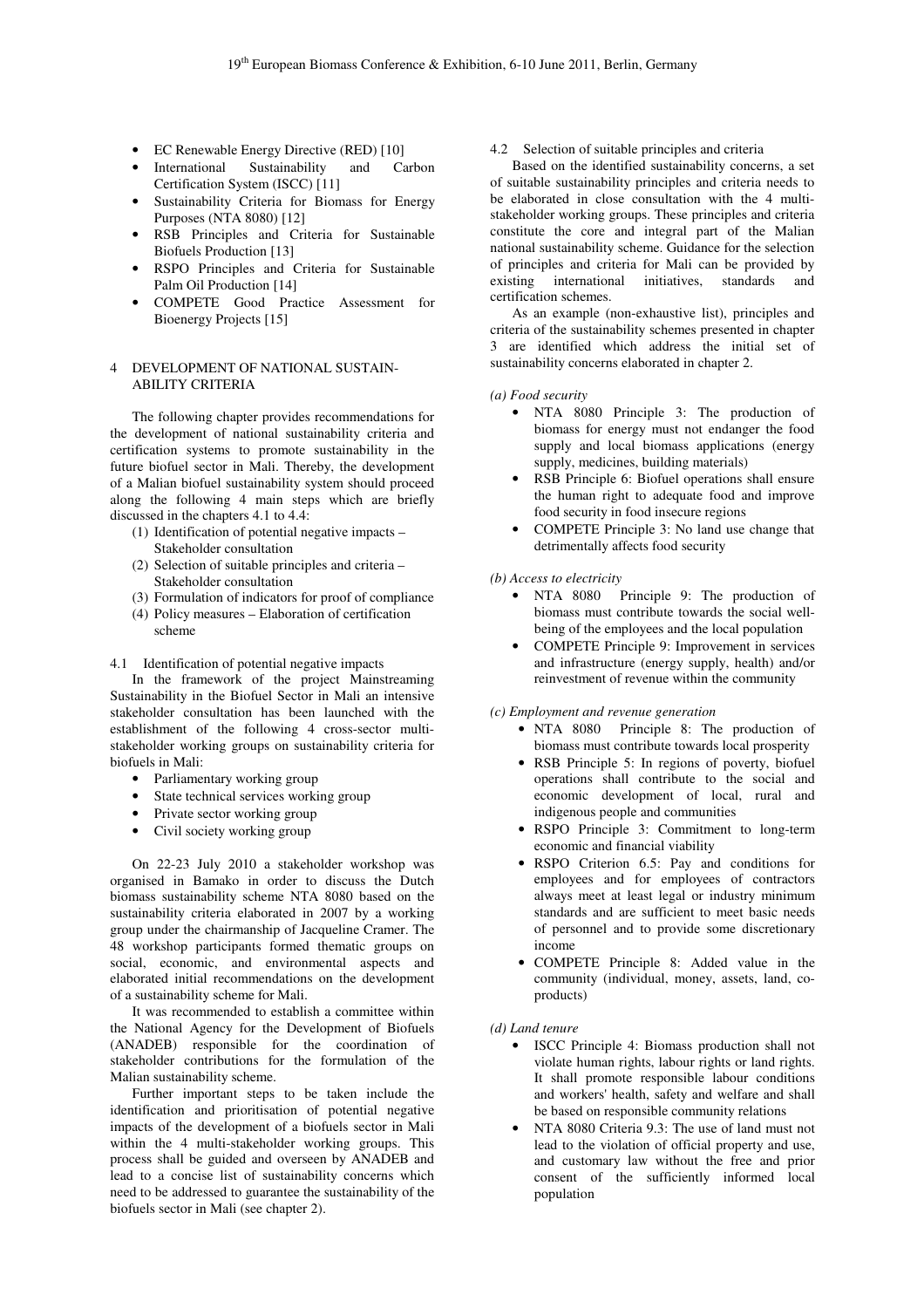- RSB Principle 12: Biofuel operations shall respect land rights and land use rights
- RSPO Criterion 2.3: Use of the land for oil palm does not diminish the legal rights, or customary rights, of other users, without their free, prior and informed consent
- RSPO Criterion 6.4: Any negotiations concerning compensation for loss of legal or customary rights are dealt with through a documented system that enables indigenous peoples, local communities and other stakeholders to express their views through their own representative institutions
- RSPO Criterion 7.5: No new plantings are established on local peoples' land without their free, prior and informed consent, dealt with through a documented system that enables indigenous peoples, local communities and other stakeholders to express their views through their own representative institutions

*(e) Water availability* 

- ISCC Principle 2: Biomass shall be produced in an environmentally responsible way. This includes the protection of soil, water and air and the application of Good Agricultural Practices
- NTA 8080 Principle 6: In the production and processing of biomass ground and surface water must not be depleted and the water quality must be maintained or improved
- RSB Principle 9: Biofuel operations shall maintain or enhance the quality and quantity of surface and ground water resources, and respect prior formal or customary water rights
- COMPETE Principle 2: Not affecting water supply and quality

(*f) Soil protection* 

- ISCC Principle 2: Biomass shall be produced in an environmentally responsible way. This includes the protection of soil, water and air and the application of Good Agricultural Practices
- NTA 8080 Principle 5: In the production and processing of biomass the soil and the soil quality are retained or improved
- RSB Principle 8: Biofuel operations shall implement practices that seek to reverse soil degradation and/or maintain soil health
- RSPO Principle 4: Use of appropriate best practices by growers and millers
- COMPETE Principle 1: Good agro-ecological and forestry practices (biodiversity, soil)

It is obvious from the above initial listing that existing international sustainability schemes provide a large number of sustainability principles and criteria which could either be directly used or adapted to the Malian context.

The sustainability concern on increasing energy access for the rural population, however, may not be suitably addressed in existing sustainability schemes. In this field further work by the multi-stakeholder working groups is needed.

4.3 Formulation of indicators for proof of compliance

For the set up on an effective sustainability scheme in Mali, indicators have to be identified which can be used to verify compliance with the selected principles and criteria.

For the choice of suitable indicators guidance can be provided by existing international sustainability schemes, such as the International Sustainability and Carbon Certification System (ISCC), the Dutch sustainability scheme (NTA 8080), the RSB sustainability scheme, and the RSPO sustainability scheme for sustainable palm oil production. Specific indicators are discussed in the documents available at the respective websites of the certification schemes.

In most existing certification schemes clear and measurable indicators only exist for environmental sustainability criteria (e.g. GHG emission reductions, carbon stocks, biodiversity), whereas the compliance with socio-economic sustainability criteria is usually subject to reporting requirements or mandates to perform impact assessments.

In the field of socio-economic impacts of biomass and biofuels, research on the identification of practically applicable and measurable indicators is currently undertaken in the framework of the project Global-Bio-Pact (Global Assessment of Biomass and Bioproduct Impacts on Socio-economics and Sustainability) which is coordinated by WIP Renewable Energies and co-funded by the European Commission [16]. Cooperation between Global-Bio-Pact and the current initiative on the development of a certification scheme in Mali is foreseen.

## 4.4 Policy measures – Elaboration of certification scheme

In order to provide the grounds for the implementation of biofuel sustainability certification schemes in Mali, such schemes need to be integrated into relevant policy documents, namely the National Strategy on Biofuels under development by the National Agency for the Development of Biofuels (ANADEB).

It may be beneficial to introduce two different sustainability schemes depending on the application of the produced biofuels, i.e. whether the biofuels are used for national consumption (e.g. for rural electrification or as blend with fossil fuels) or for export purposes.

Biofuels for export into the European market will be subject to the sustainability criteria specified in the Renewable Energy Directive (RED). Several certification schemes are already available or will be available during 2011 (e.g. ISCC, REDCert, NTA 8080, RSB) in order to certify compliance with the RED. It is therefore recommended to use these existing certification systems for biofuels export into Europe rather than to develop a new Malian system. Furthermore, most certification systems offer the opportunity to facilitate the adaptation of the systems to national or regional conditions and crops. Biofuels for export will generally be produced by larger companies which should be able to certify biofuels according to international schemes.

On the other hand, biofuels for national consumption or for export into markets without sustainability requirements (i.e. Asian markets) may require the development of a national sustainability scheme with a clear focus on Malian sustainability concerns, namely the